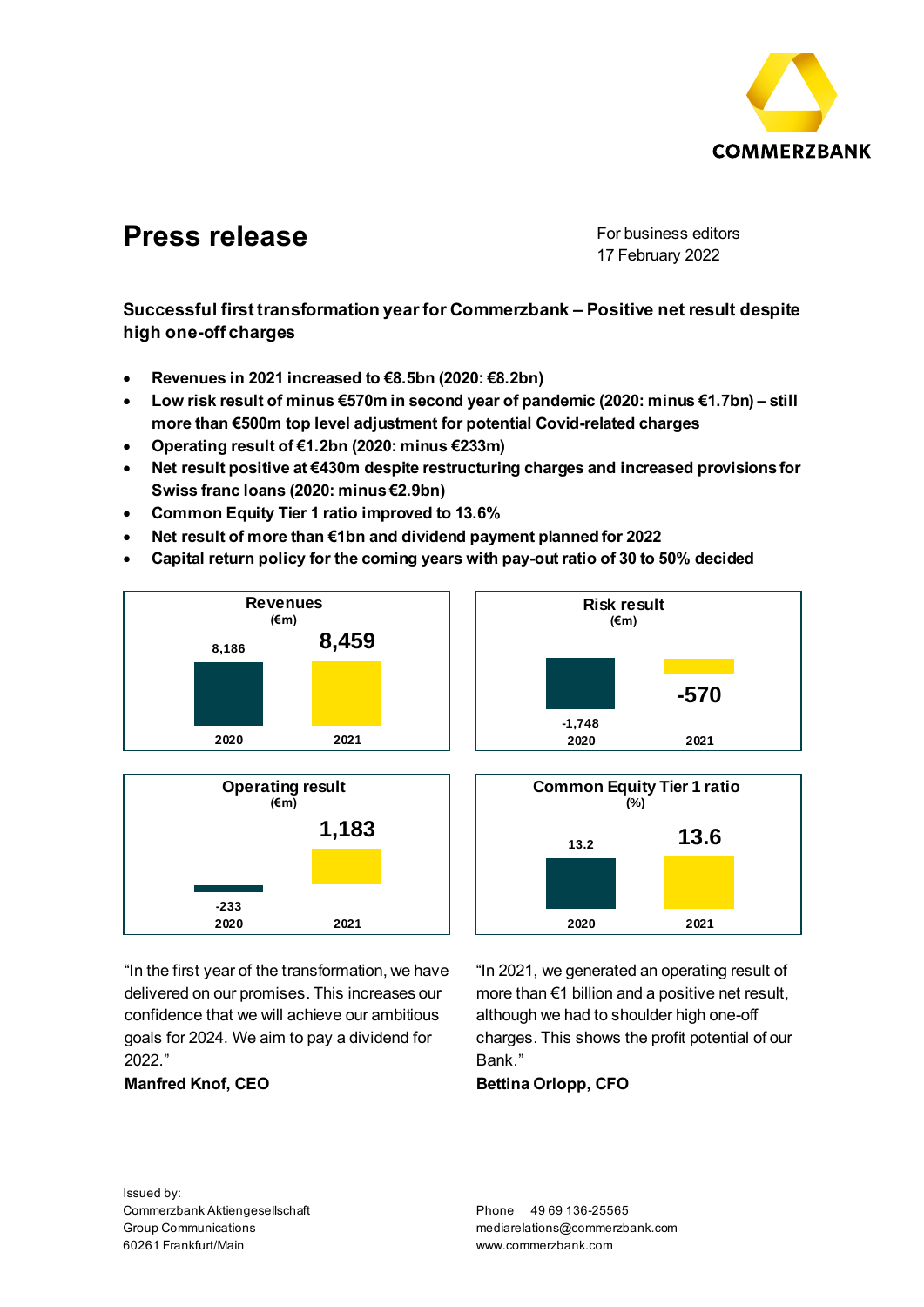

In the first year of its transformation, Commerzbank has returned to profitability despite high onetime charges of nearly €2 billion and posted a net result of €430 million.The basis for this was the positive development of its customer business with a stabilised net interest income and a significantly higher net commission income. The Bank has also reduced its running costs as planned. Additionally, the risk result in the second year of the pandemic was significantly lower. Overall, the Bank generated an operating result of almost €1.2 billion. The Common Equity Tier 1 (CET 1) ratio improved to 13.6% providing a solid basis for the further transformation.

"In the first year of the transformation, we have delivered on our promises. We have resolutely moved ahead with our strategic initiatives. This increases our confidence that we will achieve our ambitious goals for 2024," said Manfred Knof, Chief Executive Officer of Commerzbank. "2022 will be a decisive year in the implementation of our strategy. We intend to continue with the successful customer business of the past year and increase the net result to more than  $\epsilon$ 1 billion. This means that we will aim to pay a dividend for the 2022 financial year. For the coming years, we have decided on a clear capital return policy."

The Bank's capital return policy provides for dividend payments in the coming years of 30 to 50% of the net result after deduction of AT 1 coupon payments. For the year 2022, a pay-out ratio of 30% is initially planned if the Bank meets its targets. Prerequisite for a dividend is a CET 1 ratio, which is at least 200 basis points above the regulatory requirement (MDAthreshold) even after a dividend payment. In addition to dividend payments, the capital return policy provides for the possibility of share buybacks subject to the further successful execution of "Strategy 2024" and a regulatory approval.

Commerzbank has consistently tackled the implementation of its "Strategy 2024" in the past year, with which it intends to realign its business model to the needs of its customers, streamline the organisation, and modernise processes. Key flagship projects were successfully launched on the path to becoming *the* digital advisory bank for Germany. The first three advisory centres for private customers began to operate. In the Corporate Clients segment, direct banking support and services have been piloted for the first customers.

The Bank also has set ambitious sustainability goals with the net-zero target as its key element. By 2050, the net  $CO<sub>2</sub>$  emissions of the entire loan and investment portfolio will be lowered to net zero. The Bank intends to increase its sustainable business volume to €300 billion per annum by 2025. In 2021, the volume of sustainable financial products already rose by 88% to €194 billion. With a tougher policy on fossil fuels, Commerzbank is pushing the coal phase-out and the transformation of the economy.

The Bank made important progress towards sustainably higher profitability. The framework agreement for the necessary personnel reduction was reached with the employees' representatives, and the negotiations on the future target structure were successfully concluded. In

Issued by: Commerzbank Aktiengesellschaft Group Communications 60261 Frankfurt/Main

Phone +49 69 136-25565 mediarelations@commerzbank.com www.commerzbank.com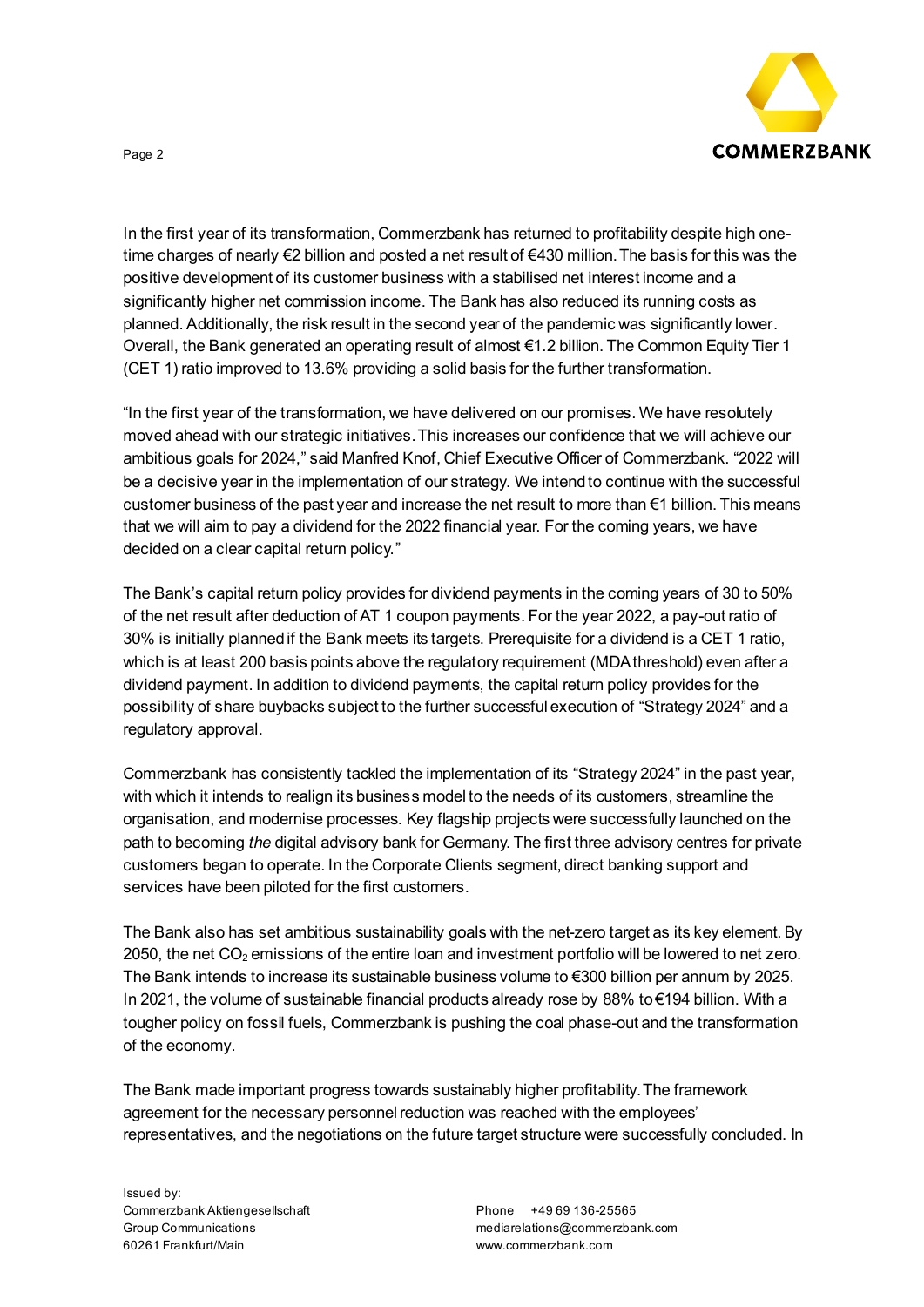

total, the Bank will reduce headcount by approximately 10,000 full-time positions in gross terms by 2024. Especially thanks to successful voluntary and early retirement programmes, a reduction of more than 6,000 positions has already been fixed by corresponding individual contracts with employees. In total, the Bank had nearly 36,700 full-time positions at the beginning of 2022, almost 2,800 less than one year ago. To optimise its branch network, the Bank further reduced the number of locations from about 800 to around 550. This means that the Bank is progressing well towards the target size of 450 branches. Before the pandemic, the Bank had approximately 1,000 branches.

The streamlining of the international network has proceeded more quickly than originally expected. During 2021, the Bank closed 6 out of the 15 foreign locations scheduled for closure. In addition, an agreement was reached on the sale of the Hungarian subsidiary Commerzbank Zrt. Moreover, the agency network in Switzerland has already been decommissioned. To optimise its capital market business, Commerzbank entered a comprehensive cooperation in equity brokerage and equity research with ODDO BHF. Good progress has also been made to increase in capital efficiency in the Corporate Clients segment. The proportion of the business with a low RWA efficiency was reduced to a greater extent than planned – by 5 percentage points to 29% in 2021.

Commerzbank increased its revenues in the 2021 business year by a total of 3% to  $\epsilon$ 8,459 million (2020: €8,186 million). This already includes the announced additional charges of €600 million for provisions in connection with the foreign currency loans of mBank. In contrast, a positive effect was seen not only from the extraordinary income from the Targeted Longer-Term Refinancing Operations (TLTRO) of the European Central Bank (ECB), but also from the contribution of almost €220 million from CommerzVentures.

A clear upwards trend was seen in securities business which led to an increase of the underlying net commission income by approximately 9% to €3,616 million (2020: €3,320 million) in 2021. Given the negative interest rate environment, the underlying net interest income amounted to €4,617 million (2020: €4,996 million). However, net interest income improved from quarter to quarter thanks to higher contributions from lending business and the expansion of pricing for large deposits.

The risk result in the past year was minus  $€570$  million, a significantly lower level than in the previous year (2020: minus €1,748 million). The ratio of non-performing loans (NPE) improved as of the end of December to a very low 0.9% (end of December 2020: 1.0%). This confirms the high quality of the Bank's loan portfolio. The additional provision for expected Covid effects, the socalled top-level adjustment, amounted to €523 million as of the end of the year. It remained almost unchanged compared to the end of 2020 and is still available as a provision to cover the direct and indirect effects of the pandemic.

Phone +49 69 136-25565 mediarelations@commerzbank.com www.commerzbank.com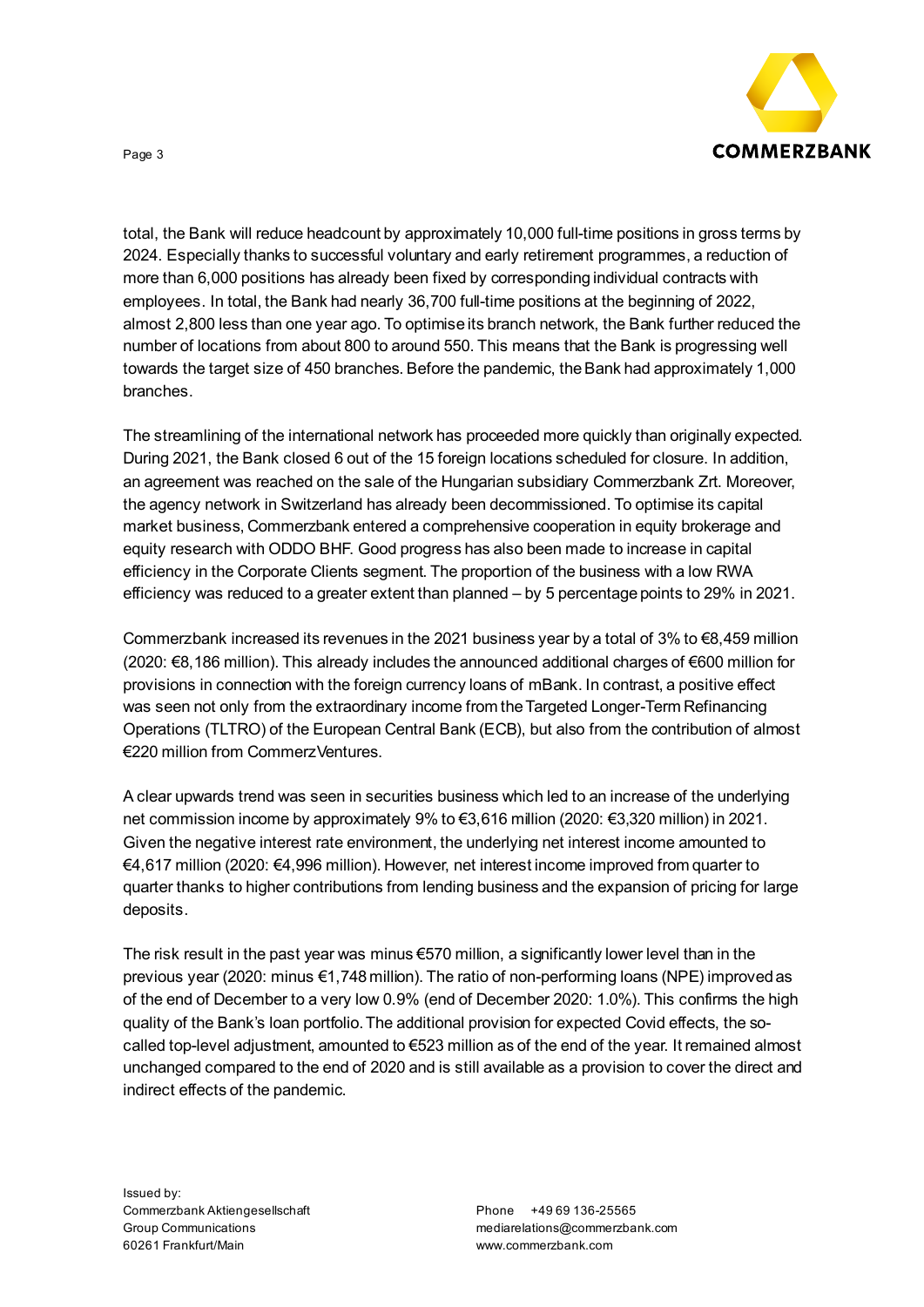

In the past year, the total costs amounted to €6,706 million (2020: €6,672 million). This also includes the one-time write-off of €200 million for ending the outsourcing project for securities settlement in the second quarter. Excluding this one-time charge, the Bank was able to reduce its costs as planned to €6.5 billion. The operating costs were lowered by 2% to €6,039 million (2020: €6,160 million). Compulsory contributions amounted to €467 million (2020: €512 million).

The operating result increased in 2021 to €1,183 million (2020: minus €233 million); in the fourth quarter this figure was €141 million (Q4 2020: minus €328 million) despite the high additional provisions at mBank. After deduction of the restructuring expenses of €1,078 million and after taxes and minority interests, the net profit in the past year was €430 million (2020: minus €2,870 million).

The Common Equity Tier 1 (CET1) ratio improved significantly by the end of 2021 to 13.6% (end of 2020: 13.2%) due to an increase of CET 1 among others thanks to the positive net result and due to reduced risk-weighted assets (RWA). The buffer to the current regulatory requirement (MDA threshold) of 9.4% increased to around 420 basis points (end of 2020: 370 basis points).

"Thanks to the upwards trend in customer business, we were able to generate an operating result of more than €1 billion. The net result is also positive although we had to shoulder very high oneoff charges. The restructuring expenses, the increase in provisions for Swiss francs loans and the extraordinary write-off due to the ending of the outsourcing of securities settlement totalled to nearly €2 billion. This shows the profit potential of our Bank," said Bettina Orlopp, Chief Financial Officer of Commerzbank.

## **Development of the segments**

The Private and Small-Business Customers segment increased its volume of securities and loans in Germany by €50 billion to €340 billion. Of the growth of around €42 billion in the securities volume more than €15 billion came from net new inflows. The mortgage business grew by a further 7% to around €92 billion in the past year. Customer deposits also developed positively. The Bank was thus able to lower the volume to  $\epsilon$ 147 billion and to introduce pricing on more deposits. Currently, private customer deposits in the amount of  $\epsilon$ 18 billion are being priced.

The Private and Small-Business Customers segment was able to increase its underlying revenues in all customer businesses in Germany in 2021. The Private Customers division alone saw a revenue growth of more than 6%. The Small-Business Customers division and Commerz Real also contributed higher revenues. There was also a strong upwards trend in the operating business at mBank. Driven by higher interest rates, the net interest income of the Polish subsidiary increased by about 25% in the fourth quarter alone compared with the final quarter of 2020. The net commission income rose by 15%. However, overall revenues of mBank declined in 2021 as a result of the considerable increase in provisions for the Swiss franc loan portfolio. In total, the

Issued by: Commerzbank Aktiengesellschaft Group Communications 60261 Frankfurt/Main

Phone +49 69 136-25565 mediarelations@commerzbank.com www.commerzbank.com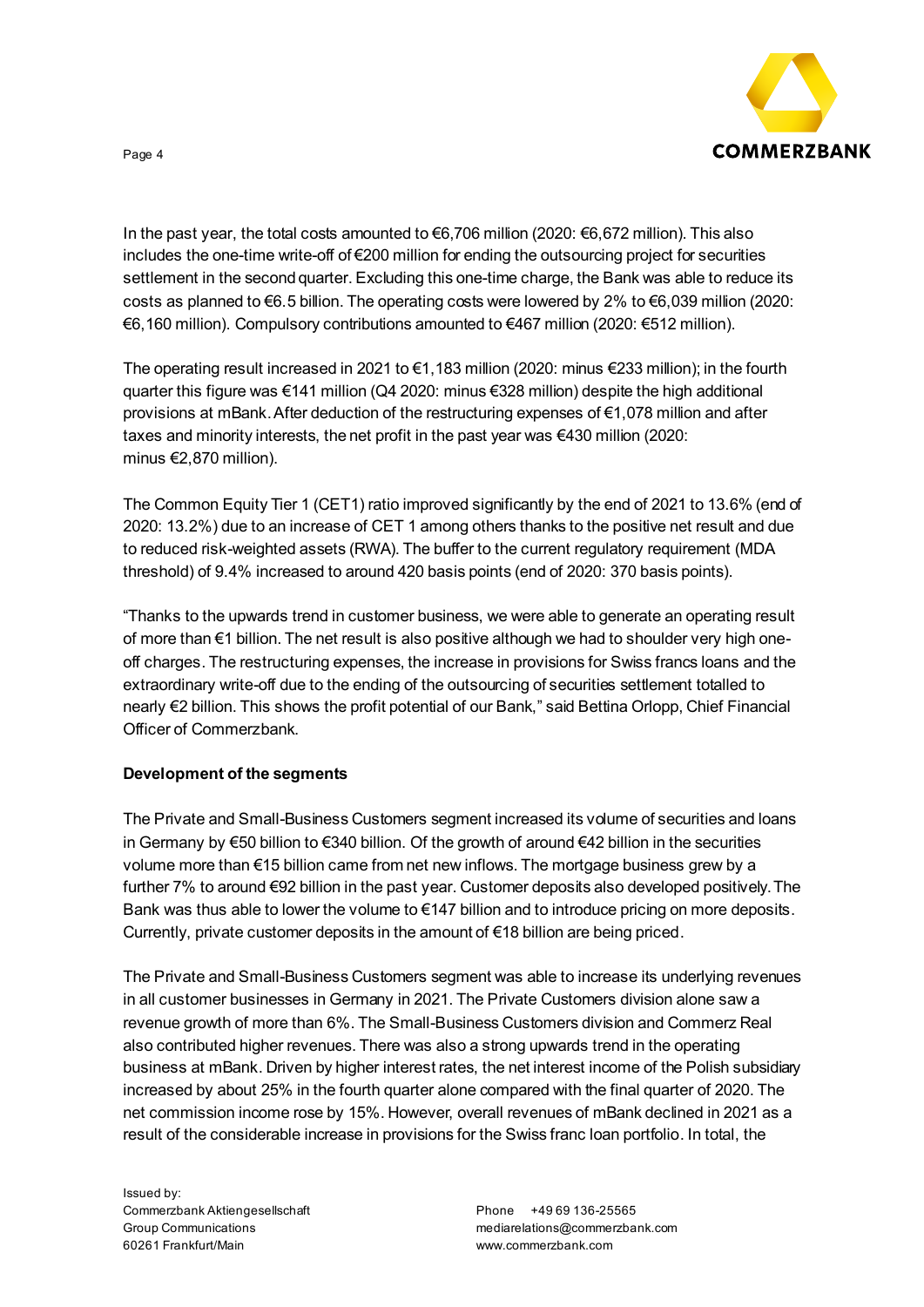

underlying revenues of the Private and Small-Business Customers segment in 2021 were €4,708 million (2020: €4,825 million). Reduced costs and a lower risk result led to an operating result of €575 million (2020: €370 million). Without the additional provisions at mBank the result would have been €1,175 million (2020: €599 million).

Thanks to a strong fourth quarter, the Corporate Clients segment was able to maintain its underlying revenues for the full year at a virtually stable level of  $\epsilon$ 3,113 million (2020: €3,157 million). Growth was posted by the Mittelstand division, while the underlying revenues in the International Corporates and Institutionals divisions declined as expected in line with the strategic refocussing. In the final quarter, International Corporates and Mittelstand increased their earnings year-on-year, while Institutionals remained stable. Thanks to the low risk result and successful cost management, the segment generated a total operating result of €656 million (2020: minus €465 million) in the past year.

## **Outlook**

Commerzbank anticipates an increase in underlying net interest income and net commission income in the 2022 financial year. This reflects higher expected net interest income at mBank thanks to the rate increases in Poland and should compensate for potential churn effects as a result of the efficiency measures. The costs are to be reduced to €6.3 billion. This includes higher costs at mBank due to inflation, while Commerzbank is sticking to its cost-cutting path in Germany. For the risk result, the Bank anticipates burdens of less than €700 million. The CET1 ratio is expected to exceed 13%.All in all, the Bank expects a net profit of more than €1 billion, and aims to pay a dividend for the 2022 financial year. A dividend pay-out ratio of 30% of the net result after deduction of AT 1 coupon payments is planned. The outlook is based on the assumption that there will be no substantial increase in the provisions for the Swiss franc loan portfolio of mBank.

## **Financial figures at a glance**

| in $\epsilon$ m            | 2021   | 2020   | 2021 vs   | Q4 2021 | Q4 2020    | Q4 21 ys | Q3 2021 |
|----------------------------|--------|--------|-----------|---------|------------|----------|---------|
|                            |        |        | 2020 in % |         | Q4 20 in % |          |         |
| Net interest income        | 4,849  | 4,975  | $-2.5$    | 1,300   | 1,151      | $+12.9$  | 1,122   |
| Net commission income      | 3,616  | 3,317  | $+9.0$    | 924     | 837        | $+10.4$  | 889     |
| Net fair value*            | 980    | 66     |           | 334     | 182        | $+83.4$  | 160     |
| Other income               | $-985$ | $-172$ |           | $-459$  | $-142$     |          | $-165$  |
| <b>Total revenues</b>      | 8,459  | 8,186  | $+3.3$    | 2,099   | 2,029      | $+3.5$   | 2,006   |
| Revenues excl. exceptional | 8.071  | 8,444  | $-4.4$    | 1,864   | 2.047      | $-8.9$   | 2,015   |
| items                      |        |        |           |         |            |          |         |

Issued by: Commerzbank Aktiengesellschaft Group Communications 60261 Frankfurt/Main

Phone +49 69 136-25565 mediarelations@commerzbank.com www.commerzbank.com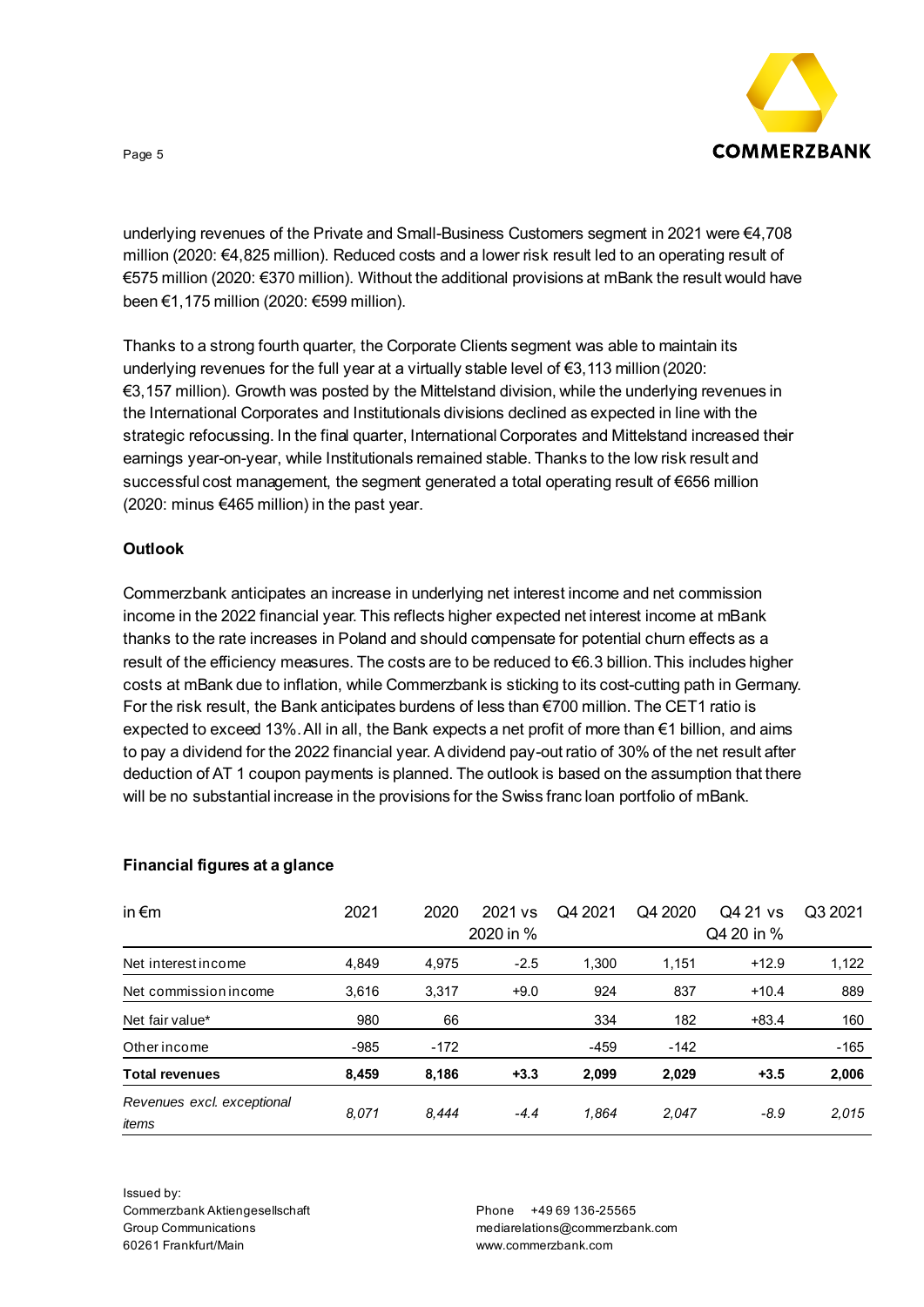

Page 6

| in $\epsilon$ m                                                                      | 2021           | 2020     | 2021 vs<br>2020 in % | Q4 2021 | Q4 2020  | Q4 21 vs<br>Q4 20 in % | Q3 2021 |
|--------------------------------------------------------------------------------------|----------------|----------|----------------------|---------|----------|------------------------|---------|
| <b>Risk result</b>                                                                   | $-570$         | $-1,748$ | $+67.4$              | $-313$  | $-681$   | $+54.1$                | $-22$   |
| Operating expenses                                                                   | 6,239          | 6,160    | $+1.3$               | 1.581   | 1,609    | $-1.7$                 | 1,485   |
| Compulsory contributions                                                             | 467            | 512      | $-8.7$               | 65      | 67       | $-2.3$                 | 27      |
| <b>Operating profit or loss</b>                                                      | 1,183          | $-233$   |                      | 141     | $-328$   |                        | 472     |
| Impairments on intangible<br>assets                                                  | $\blacksquare$ | 1,578    |                      |         | 1,578    |                        |         |
| Restructuring costs                                                                  | 1,078          | 814      | $+32.3$              | 26      | 614      | $-95.8$                | 76      |
| Current pre-tax profit or loss<br>(discontinued operations)                          |                | 30       |                      |         | $-10$    |                        |         |
| Pre-tax profit or loss<br>(Group)                                                    | 105            | $-2,597$ |                      | 115     | $-2,530$ |                        | 396     |
| Taxes                                                                                | $-248$         | 264      |                      | $-199$  | 199      |                        | -6      |
| Minorities                                                                           | -77            | 9        |                      | $-107$  | $-26$    |                        | -1      |
| <b>Consolidated profit or</b><br>loss**                                              | 430            | $-2,870$ |                      | 421     | $-2.702$ |                        | 403     |
| Cost-income ratio in<br>operating business excl.<br>compulsory contributions<br>(% ) | 73.8           | 75.2     |                      | 75.3    | 79.3     |                        | 74.0    |
| Cost-income ratio in<br>operating business incl.<br>compulsory contributions<br>(%)  | 79.3           | 81.5     |                      | 78.4    | 82.6     |                        | 75.4    |
| Operating RoTE (%)                                                                   | 4.2            | $-0.8$   |                      | 2.0     | $-4.6$   |                        | 6.6     |
| Net RoTE (%)***                                                                      | 1.0            | $-11.7$  |                      | 6.0     | $-44.0$  |                        | 5.8     |
| Net RoE (%)                                                                          | 1.0            | $-10.7$  |                      | 5.8     | $-40.5$  |                        | 5.6     |
| CET 1 ratio (%)***                                                                   | 13.6           | 13.2     |                      | 13.6    | 13.2     |                        | 13.5    |
| Leverage Ratio (%)                                                                   | 5.2            | 4.9      |                      | 5.2     | 4.9      |                        | 4.6     |
| Total assets (€bn)                                                                   | 473            | 507      | $-6.6$               | 473     | 507      | $-6,6$                 | 541     |

\* Net income from financial assets and liabilities measured at fair value through profit and loss.

\*\* Consolidated profit or loss attributable to Commerzbank shareholders and investors in additional equity components.

\*\*\* Reduced by potential dividend accrual and potential (fully discretionary) AT 1 coupons.

**The figures presented in this press release for the year 2021 are preliminary and have not been audited.**

Issued by: Commerzbank Aktiengesellschaft Group Communications 60261 Frankfurt/Main

Phone +49 69 136-25565 mediarelations@commerzbank.com www.commerzbank.com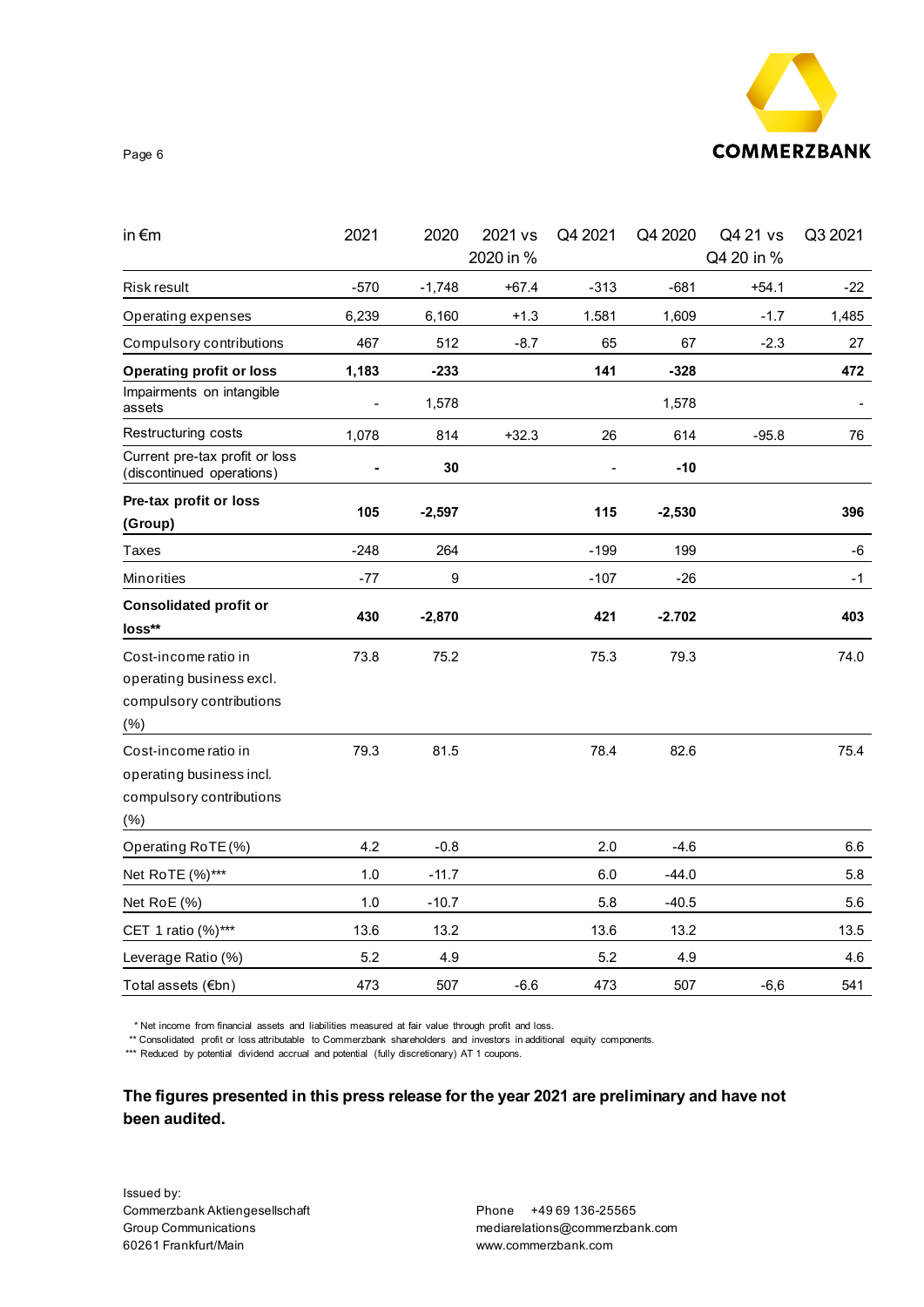

The annual press conference will be broadcast live on th[e internet](https://www.commerzbank.de/en/hauptnavigation/presse/bilanzpressekonferenz/bpk.html) from 10.30 am onwards today. Photos will be available at around 1 p[m here.](https://www.commerzbank.de/en/hauptnavigation/presse/mediathek/bilddaten/portraits/portraits_1.html)

### **Press contact**

| Sascha Ullrich  | +49 69 136-82349 |
|-----------------|------------------|
| Erik Nebel      | +49 69 136-44986 |
| Maurice Farrouh | +49 69 136-21947 |

#### **About Commerzbank**

Commerzbank is the leading bank for the German Mittelstand and a strong partner for around 28,000 corporate client groups and around 11 million private and small-business customers in Germany. The Bank's two Business Segments – Private and Small-Business Customers and Corporate Clients – offer a comprehensive portfolio of financial services. Commerzbank transacts approximately 30 per cent of Germany's foreign trade and is present internationally in almost 40 countries in the corporate clients' business. The Bank focusses on the German Mittelstand, large corporates, and institutional clients. As part of its international business, Commerzbank supports clients with German connectivity and companies operating in selected future-oriented industries. Following the integration of Comdirect, private and small-business customers benefit from the services offered by one of Germany's most advanced online banks combined with personal advisory support on site. Its Polish subsidiary mBank S.A. is an innovative digital bank that serves approximately 5.5 million private and corporate customers, predominantly in Poland, but also in the Czech Republic and Slovakia. In 2021, Commerzbank generated gross revenues of some €8.5 billion with around 46,500 employees.

#### **Disclaimer**

This release contains forward-looking statements. Forward-looking statements are statements that are not historical facts. In this release, these statements concern inter alia the expected future business of Commerzbank, efficiency gains and expected synergies, expected growth prospects and other opportunities for an increase in value of Commerzbank as well as expected future financial results, restructuring costs and other financial developments and information. These forward-looking statements are based on the management's current plans, expectations, estimates and projections. They are subject to a number of assumptions and involve known and unknown risks, uncertainties and other factors that may cause actual results and developments to differ materially from any future results and developments expressed or implied by such forward-looking statements. Such factors include the conditions in the financial markets in Germany, in Europe, in the USA and other regions from which Commerzbank derives a substantial portion of its revenues and in which Commerzbank holds a substantial portion of its assets, the development of asset prices and market volatility, especially due to the ongoing European debt crisis,

Issued by: Commerzbank Aktiengesellschaft Group Communications 60261 Frankfurt/Main

Phone +49 69 136-25565 mediarelations@commerzbank.com www.commerzbank.com